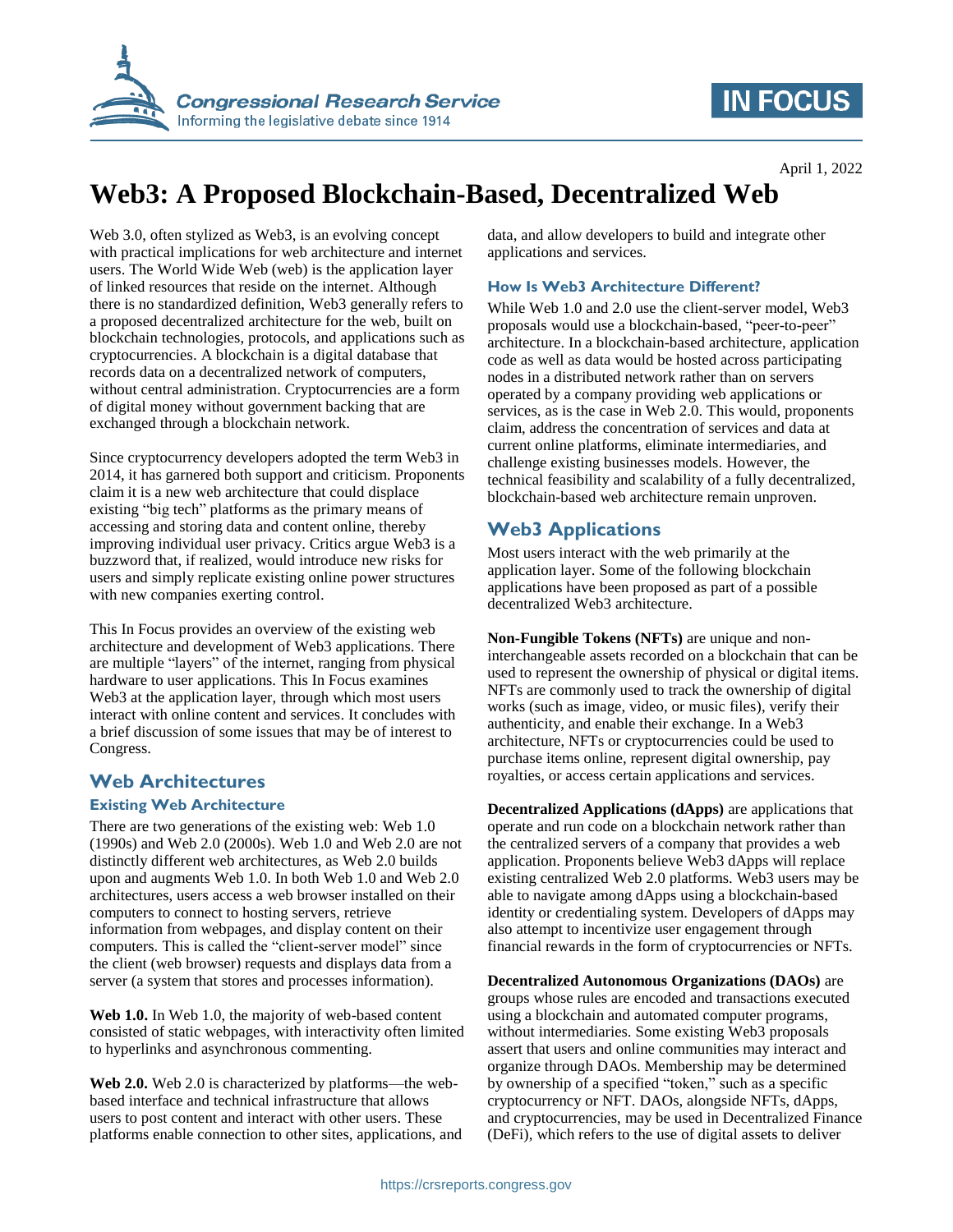financial services through a blockchain network. Some proponents view DeFi as a central feature of Web3.

#### **Does Web3 Already Exist?**

Web3 proponents' vision for an entirely decentralized online architecture has not been fully realized, but certain features associated with Web3 already exist. Many cryptocurrency, NFT, DeFi, and other Web3 companies have received significant funding from private venture capital firms. There are thousands of different cryptocurrencies and NFTs in existence, albeit some more actively traded than others. Certain DAOs and dApps, such as Decentraland, Axie Infinity, and OpenSea, are currently in operation. However, many of these applications and services have some centralization in platform decisionmaking and are only accessible through a web browser.

Since the concept of Web3 as a decentralized web is an amorphous and evolving concept, existing features, applications, and companies currently associated with it may not play a role in a more mature Web3 architecture. Additionally, some applications seen as cornerstones of Web3 may be developed by Web 2.0 companies, operate in tandem with Web 2.0 services, or be adopted and integrated into Web 2.0 platforms.

#### **Support for Web3**

Web3 has developed alongside, and in response to, concerns about centralized tech platforms and their implications for user privacy, data ownership, and data security. Supporters believe Web3 applications and services will not be owned by a central company or authority, but rather by users, who will earn ownership tokens by contributing to the development and maintenance of the services. Users could potentially monetize their web activity by receiving cryptocurrencies and other tokens as a reward for posting, sharing, or leaving reviews for products and services. These tokens may in turn grant membership to DAOs, access to dApps, or voting rights on Web3 companies' actions. Proponents argue this structure could democratize data ownership and decrease the power of centralized Web 2.0 companies.

#### **Criticism of Web3**

Proponents of Web3 highlight its intended decentralization; however, a small number of companies associated with Web3 have accrued large market share, leading to the criticism that Web3 shifts centralization to different hands. Some critics claim that Web3 companies might simply take the place of Web 2.0 platforms as business models change, retaining the same authority over content, transactions, terms and conditions, and technical decisions.

Critics also argue that Web3 represents a shift to a "token economy" where the need to exchange cryptocurrencies and NFTs for most interactions and transactions results in the "financialization of everything." Tokens or cryptocurrencies may be required to access certain Web3 platforms, creating services that are closed off to users unless they meet certain, financial conditions. Web3 companies typically profit through the issuance and appreciation of their tokens. If a token value decreases, it may imperil the viability of their business, so companies

may have an incentive to generate transactions. Prominent critics, such as Twitter cofounder Jack Dorsey and Signal cofounder Moxie Marlinspike, argue there is centralization around certain cryptocurrency exchanges, digital wallet providers that allow a user to store tokens, and NFT marketplaces—many of which are funded by the same small circle of venture capital firms. As part of their investment, venture capital firms may receive a Web3 project's cryptocurrency, NFT, or special "governance token," which grants the right to vote on a project's development. This structure may incentivize investors to use votes to prioritize a project's token value over other interests, mirroring some current criticism of "big tech" companies prioritizing stock value over user interests. Investors may also be incentivized to create hype around a project to attract other investors, inflate token value, and then cash out, precipitating a massive price drop.

### **Considerations for Congress**

Depending on how Web3 develops, it could mitigate some of the existing issues associated with Web 2.0 or introduce new privacy, security, and financial risks that could raise questions of interest for Congress.

**Oversight Without Centralized Authority.** A fully decentralized Web3 architecture may make regulatory compliance difficult if decisionmaking authorities are distributed and require multiparty cooperation. Regulatory frameworks for existing blockchain-based applications, such as cryptocurrencies and other tokens, are nascent. Their development may shape how Web3 application governance structures evolve. It is also currently unclear how Web3 platforms might address content moderation, consumer safety, and fraud. Most Web 2.0 platforms can directly implement protections and ensure compliance with existing regulations through corporate ownership and executive management structures. Congress may consider what agencies, if any, should play a role in Web3 oversight.

**Privacy and Security.** Decentralized blockchain networks and Web3 applications may create new security risks. Cryptocurrency, NFT, and DAO scams have become common, and the anonymity of many Web3 developers and users complicates remediation. If digital wallets are hacked or encryption algorithms broken, users may be unable to access applications, accounts, or services. Most blockchains are immutable, meaning records cannot be changed once added. If personally identifiable information or sensitive data are stored on a blockchain, users may be unable to correct these records if there are errors or falsifications. Congress may consider whether existing privacy and consumer protections adequately address these risks.

**Energy Consumption.** Some Web3 platforms are built on energy-intensive blockchains, with the largest blockchain networks consuming as much energy as small nations. Congress has previously conducted oversight of energyintensive cryptocurrencies, and may consider how Web3 will increase future blockchain energy consumption.

**Kristen E. Busch**, Analyst in Science and Technology Policy